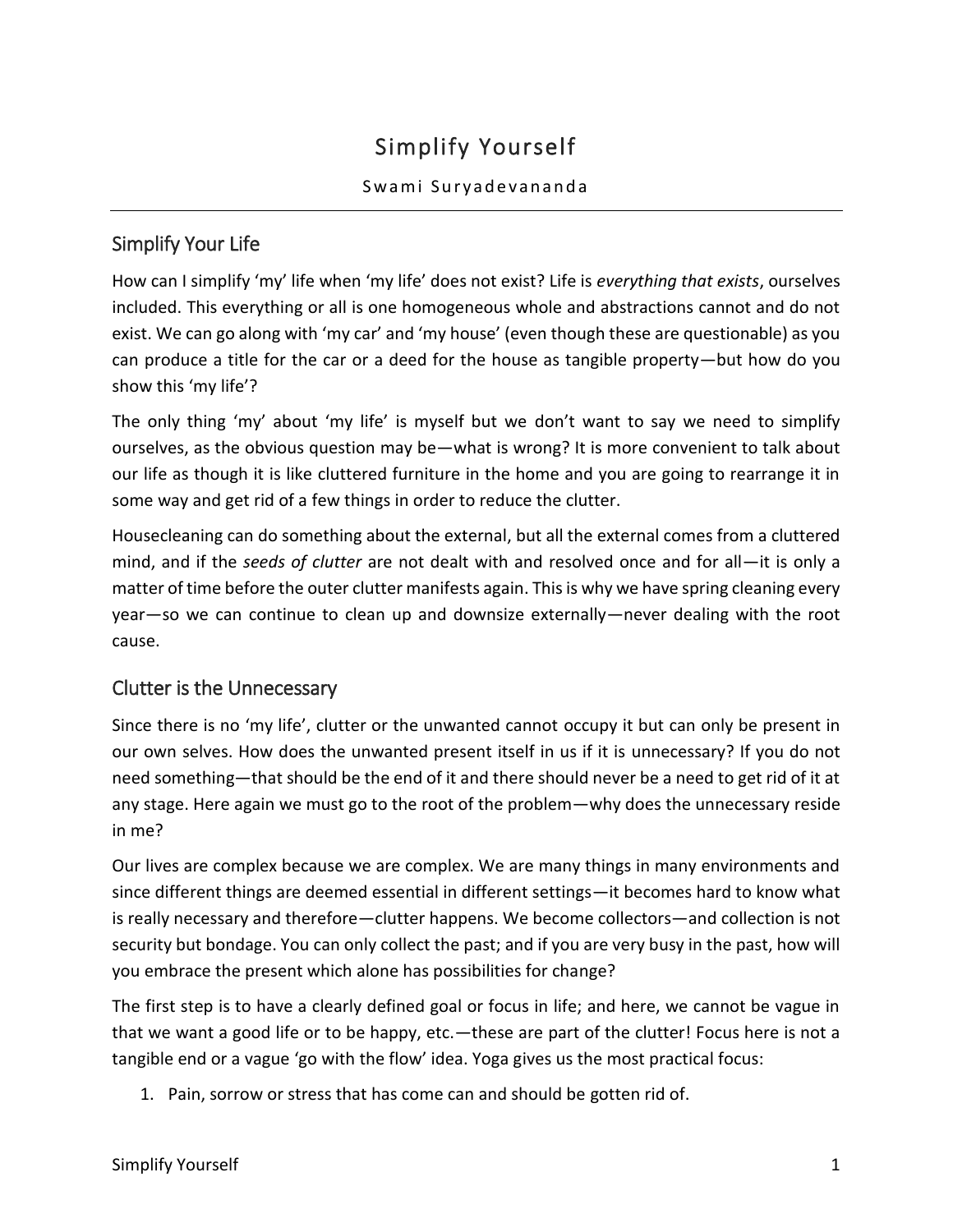2. Pain, sorrow or stress that has not come should be avoided.

These are most practical to focus on as they can apply to every relationship and situation as we evolve through the journey of life. Clutter being unnecessary and contributory to stress can therefore be acknowledged as unwanted and gotten rid of or avoided.

Focus does little unless it is backed up by zeal and enthusiasm—I must want to be free and to stay free of the unwanted in every form—of clutter. I can find many ways to be and stay clean if I really want to do so but the wanting has to be whole-souled—mostly this does not happen and this is why most resolves do not work. The problem is not that we do not really want the direction of new resolves, but careful looking within will reveal that we are attached to the opposite ways or to unproductive habit. We are not willing to let go by paying a deaf ear to habit and constantly embracing the ever-fresh present which is bursting with possibilities.

There is no suppression here but rather, full awareness, as habit is seen as objects—formations from the past like meteors that are there because of the gravitational pull of habit. The past is just waiting to fade into the pages of history if we will stop holding onto it. We hold onto it because we do not have clear focus in the present which alone can chart a bright new future. Mostly, we go with the flow—another day, another dollar.

When there is clear focus, one can easily recognize the rise and subsequent fall of habit just like the natural phenomena of waves in the ocean. A whole-souled embrace of the new is an effective way to empty the past. If we want to be free of clutter, we must embrace the way of simplicity.

## Simplicity is the Essential

Having clear focus in life immediately surfaces all that is contrary, unnecessary, unwanted. To the degree that you empower focus, you will be empowered to maintain it—because that which you nourish, nourishes you. The most practical wisdom of yoga, of being and staying whole *if embraced*, will throw light on the ways to avoid division, which is not only the source of suffering but suffering itself.

The Upanishads tell us that where there is 'other'—there is fear. This 'other' includes all and everything, suggesting that being, staying and living as one and one with everything is a sure way to avoid conflict.

One of the meanings of 'essential' is the necessary. Since life, ourselves included, is in the constant process of change, what is needed is relative to our journey; and collection of any sort is seen as a hindrance to being in step with life. Life dances to the tune of change and if we get in step, we may not have the need to rid ourselves of the unwanted, as we discover what is needed for the moment and happily let go of the unnecessary, not through rejection or riddance, but by using what is needed.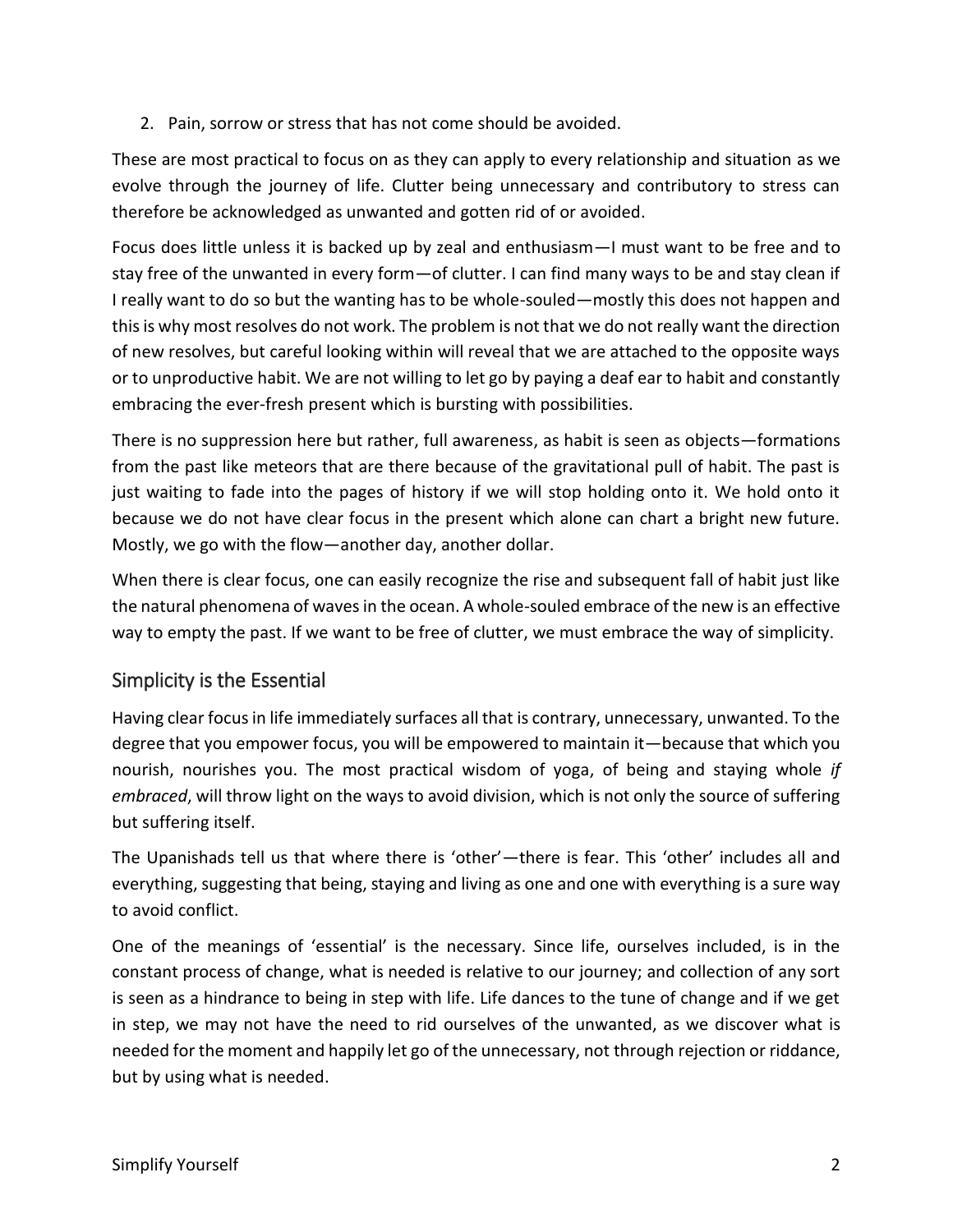The harm is not in having things but the idea of possessiveness that possesses us in return. Whatever you have, has you! Hoarding stems from fear and insecurity and fear cannot blaze a bright future—confidence can. Confidence comes from doing our best with what we have in the present. Confidence is not a bullish arrogance but wisdom in action while one does their very best—come what may. Confidence frees you to do with all your heart what must be done. Thought of result gives birth to fear, and any action stemming from fear can only be mediocre at best.

Simplicity is the best way to bring order to one's life. The essential is what is needed at the moment and this promotes the wisdom in not collecting. When we do not collect or hold on, there is less to maintain and protect and this releases huge stores of energy for what is really needed.

One is the simplest number. Can we be one within our own selves? Can we be one or nondifferent with others? And, can we be one or the same person in different environments? This does not mean we respond the same to all and in different conditions, as that is rather unwise, but that we do not become different for change. Being stays the same and does not lose itself in becoming—can we do this?

#### 1. Yourself

Being one in ourselves is unity in feeling, thought, communication and action. In inner unity, we are not different people within ourselves. We think what we really feel or correct the feeling; we communicate what we feel and think and avoid hypocrisy, and we do what we think and communicate and reduce the unessential in order to eliminate being different in and within ourselves.

Having tears or differences in our own personality requires much thinking to make sure we have our act together as we interact with others and a host of other unnecessary mental jugglery. Feelings lead to thoughts and to words and action rather quickly. Being one internally is not a license to speak our mind or do our will but to consider the impact of our words and actions on others and on the environment at the same time.

If what we are about to say or do can degrade the situation that already exists, it is better to keep quiet—things are already better without our meddling. Inner harmony blends into outer harmony smoothly.

#### 2. Relationships

Though we have different relationships, it is the same person that is relating. Do I have to be different in order to relate to different people or to relate appropriately? Is it necessary for me to become different?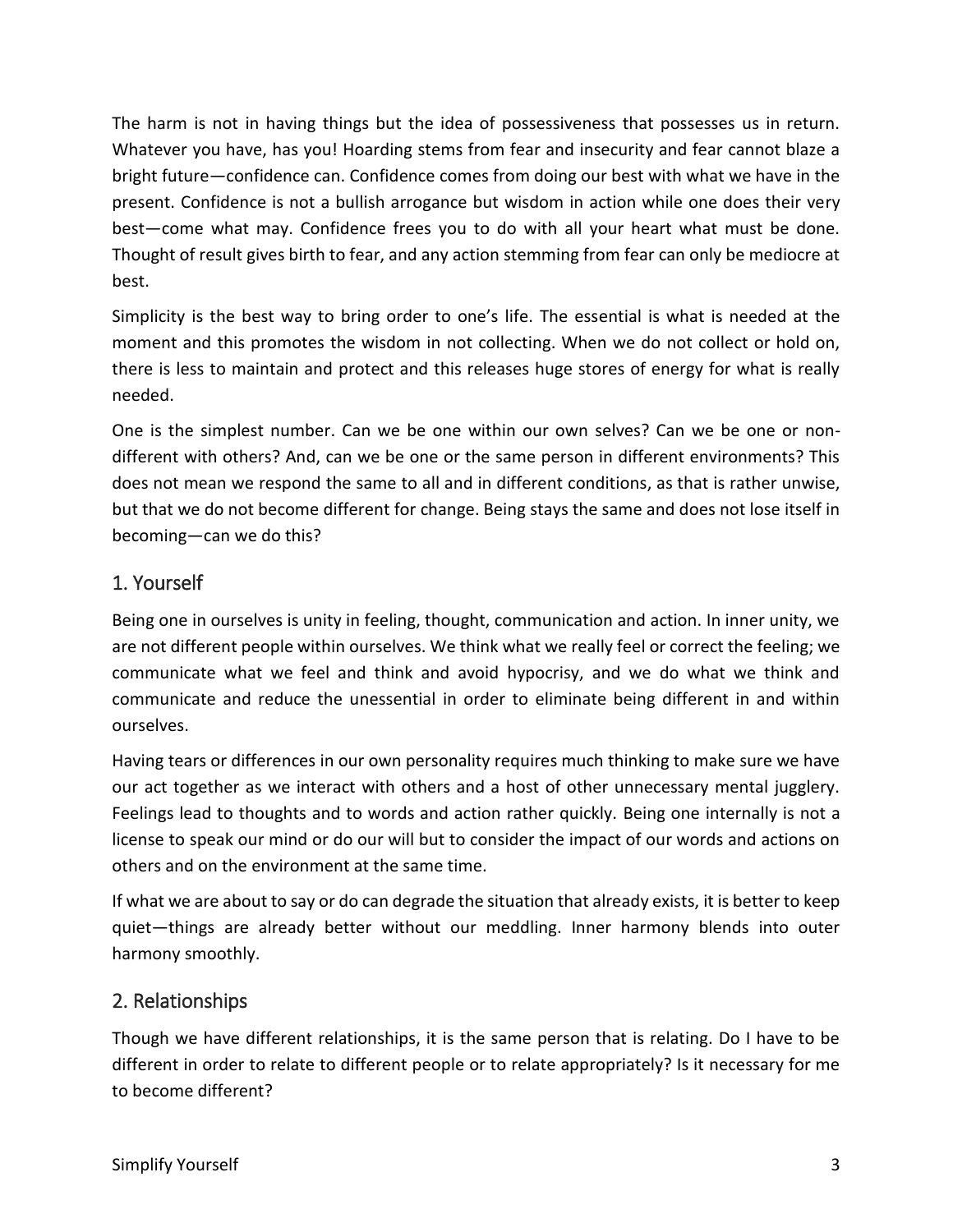If we become different with different relationships, we lose inner simplicity and become complex. This requires constant mind-work to make sure we are what we feel is in our best interests with different people at different times—an artificial best foot forward.

Proportionality is appropriateness or doing what is best in each moment of relating without disassociating ourselves from the unity of things. This requires a great deal of attention as no action is seen as individual action and the total impact is carefully considered.

In relating with others, we get to see ourselves—to watch the rise of habit or the old and have an opportunity to act anew and evolve. Others too have this very same opportunity and we must realize that we are constantly learning at the expense of others. In the same way, others learn at our expense; and when you realize that we are both learning at each other's expense, virtues like liberality and forgiveness become essential for mutual growth. We are each other's classroom and training aid and therefore care is needed to make sure our inner journey does not cost others anything but contributes positively.

Simplicity in relationships is maturity and stewardship where one's own self is not the important factor. Discovery and transformation may be at the cost of oneself, as there is often a price for growth. Someone has to give when bearing cost, but bearing cost in relating is not a loss but a gain, because what we gain is tolerance and understanding. Through being simple or mature in relating, we evolve faster and become simpler.

## 3. Environments

Just as we can *be* different in relating to different people (here, being is becoming), we can also *be* different in different environments and this can complicate our lives unnecessarily. We have already seen that it is not useful to become different as we relate to different people, it is also not useful in functioning in different environments.

It is again the same person who goes to work, comes home and does this or that. Do I need to become different to function healthily in these diverse environments? I may feel, think, speak and act on different themes, but do I need to *become* different?

Here again, having clear focus in life becomes the central guiding principle that prevents our becoming different in diverse environments. I do not need to get lost in the rat-race to be able to work well. I do not need to become intolerant to be religious or spiritual.

#### **Conclusion**

Simplifying our lives is a futile exercise that has little to no real value. What is of value is to see every moment as a golden opportunity to simplify *ourselves*. Simplicity is not weakness or gullibility—it is purity in one's life. The simple is the essential. Staying with the essentials allows one to tide over all differences and to grow—to discover the underlying unity. We travel through